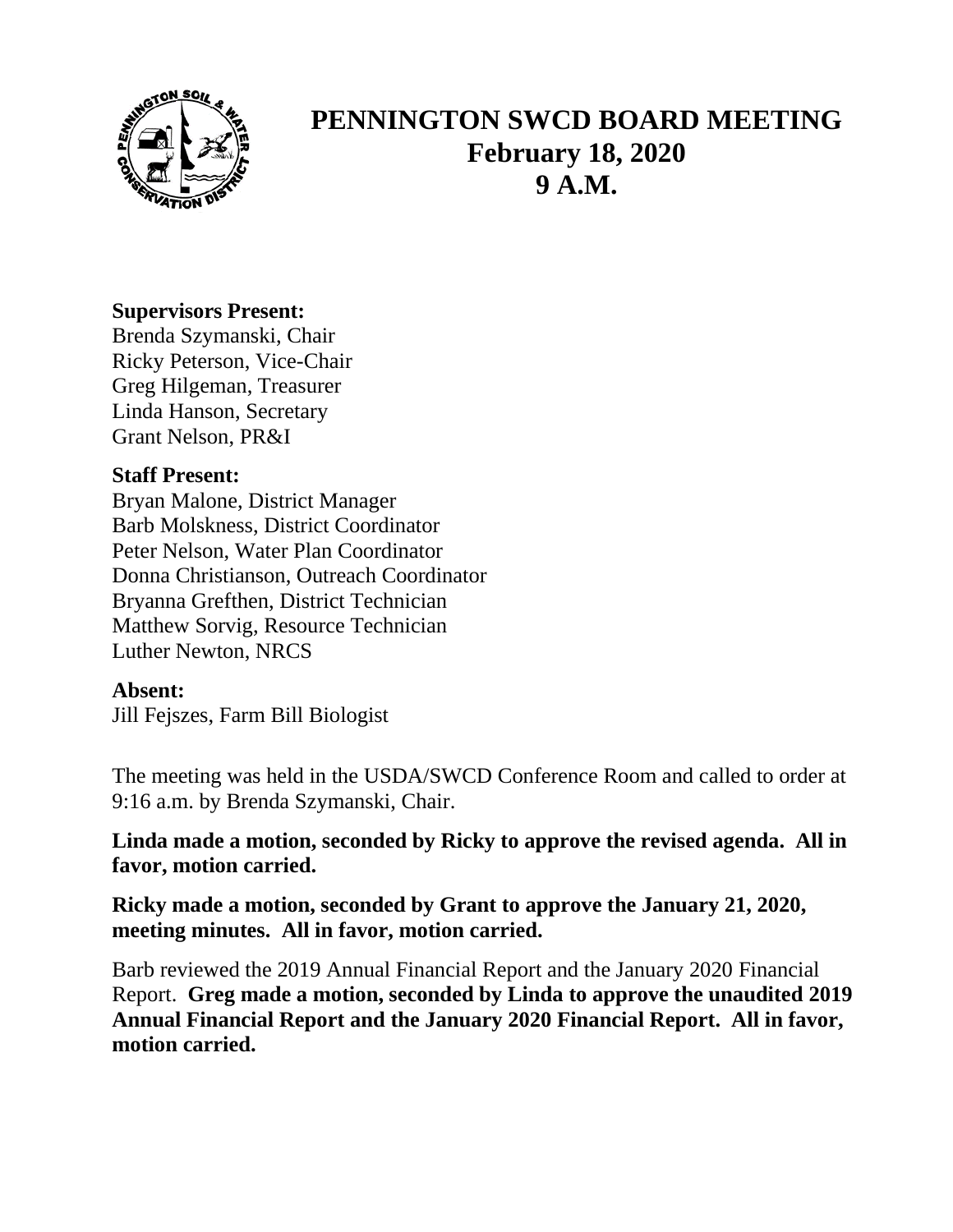February 18, 2020 Minutes

**Linda made a motion, seconded by Ricky to approve payment of the following bills:**

| <b>TRF Times/Watch</b>        | \$ | 44.00    |
|-------------------------------|----|----------|
| <b>Verizon</b>                | \$ | 50.16    |
| <b>Chase</b>                  | \$ | 1,917.45 |
| <b>TRF Times/Watch</b>        | S  | 2,952.91 |
| All in favor, motion carried. |    |          |

**Ricky made a motion, seconded by Grant to pay the MACPZA membership dues of \$140.00. All in favor, motion carried.**

**Grant made a motion, seconded by Linda to sign the pledge security documents for Northern State Bank. All in favor, motion carried.**

A Cooperative Weed Management Grant Agreement to implement a group of stakeholders to identify noxious weeds and get a baseline map of problem areas established was presented to the Board. **Greg made a motion, seconded by Grant authorizing Bryan to sign as the District's authorized representative for the \$13,000 BWSR Cooperative Weed Management Area Program Grant Agreement which will expire on December 31, 2022. All in favor, motion carried.** 

A Clean Water Fund Grant Agreement to identify high priority areas of source reduction for the implementation of cover crops and grade stabilization structures in the Lower Thief River and JD30 subwatersheds was presented to the Board. **Linda made a motion, seconded by Ricky authorizing Bryan to sign as the District's authorized representative for the \$256,666 BWSR Clean Water Fund Competitive Grants Program Grant Agreement which will expire on December 31, 2022. All in favor, motion carried.**

**Ricky made a motion, seconded by Grant to purchase 100 District pocket calendars for 2021 at a cost of \$3.29 each from Myron Corporation. All in favor, motion carried.**

**Grant made a motion, seconded by Ricky authorizing the purchase of 2,500 license holders in the amount of \$1,396.00 and 1000 fishing rulers in the amount of \$2,495.00 from Printing Plus to be used for AIS outreach events. All in favor, motion carried.**

An agreement to pool buffer cost-share funds with West Polk SWCD was presented to the Board. **Ricky made a motion, seconded by Linda not to sign the agreement with West Polk SWCD as additional funding is still needed in Pennington County. All in favor, motion carried.**